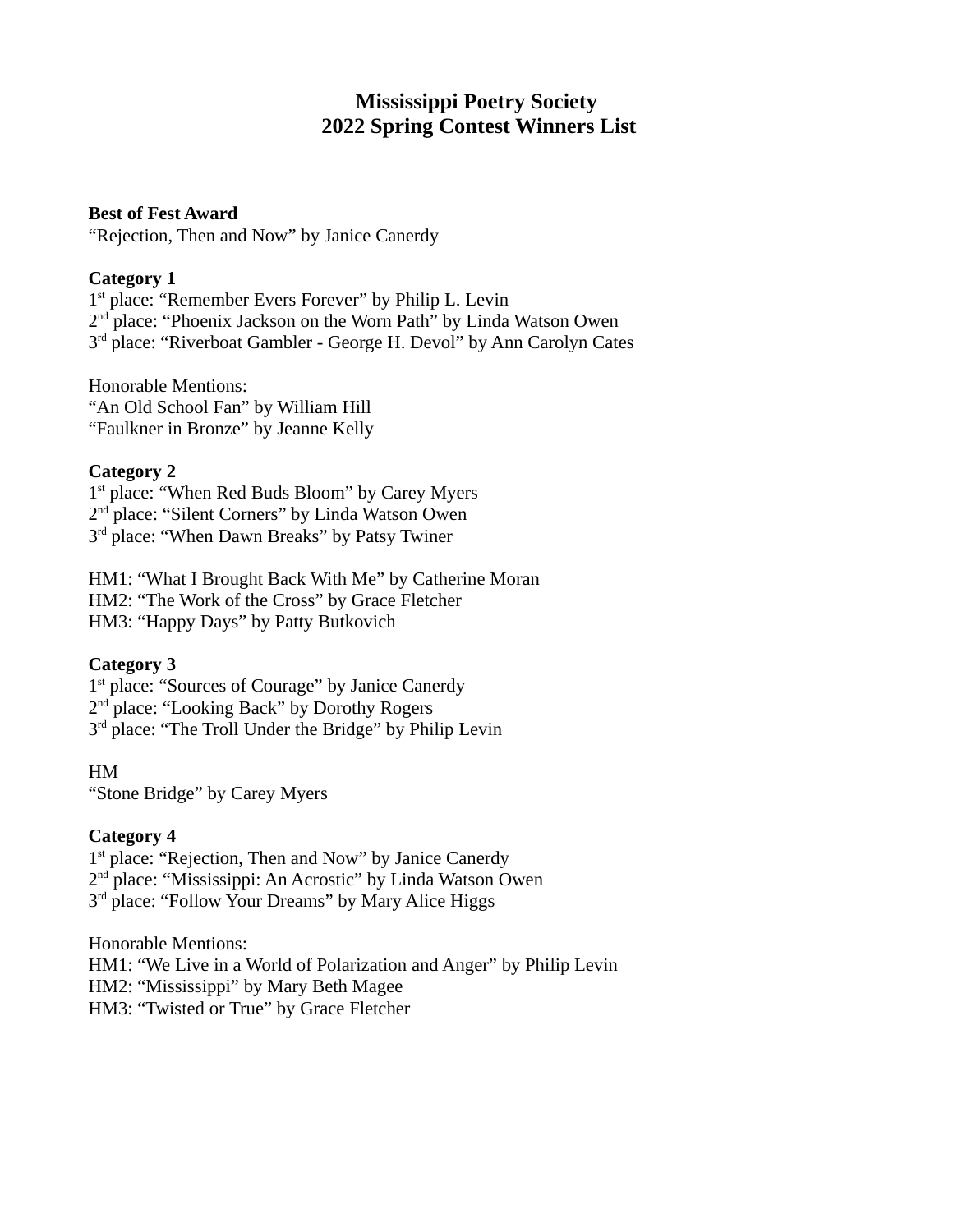1<sup>st</sup> place: "Personal Aesthetic" by Emory Jones 2<sup>nd</sup> place: "Finding Contentment" by Jeanne Kelly 3<sup>rd</sup> place: "How the Pandemic has Affected Me" by Janice Canerdy

HM1: "Tom's Tunes" by Jerri Hardesty HM2: "Carry on" by James Brooks HM3: "Trading Places" by Ann Carolyn Cates

## **Category 6**

1<sup>st</sup> place: "Why There Were no Minutewomen" by Douglas Taylor 2<sup>nd</sup> place: "Corner Market" by Doris Jones 3<sup>rd</sup> place: "Organ Recital" by Tommy Little

Honorable Mentions: "That Blasted Typewriter" by Ruth Richmond "Limericks: with Apologies to the Reader" by Linda Watson Owen

#### **Category 7**

1<sup>st</sup> place: "Endangered Beauty" by Janice Canerdy 2<sup>nd</sup> place: "The Verdict" by Judy Davies 3<sup>rd</sup> place: "Gathering Spanish Moss" by Ann Carolyn Cates

Honorable Mentions: "Cruising for Cranes" by Jerri Hardesty "Coastal Alchemy" by Linda Owen

#### **Category 8**

1<sup>st</sup> place: "The Diehard Fan" by Mary Beth Magee 2<sup>nd</sup> place: "Cutting Corners" by Grace Fletcher 3<sup>rd</sup> place: "Clinging to Hope" by Jerri Hardesty

#### HM

"When One's Used Up" by Philip L. Levin

## **Category 9**

1<sup>st</sup> place: "Can You Hear the Silence" by Judy Davies 2<sup>nd</sup> place: "Ophelia (painting by John Waterhouse)" by Jeanne Kelly 3<sup>rd</sup> place: "Pietà" by Mary Beth Magee

Honorable Mentions: "Starry Night 4" by Jerri Hardesty "Chopin's Last Piano" by Terry Jude Miller "The Wedding Guest" by Michael Shelton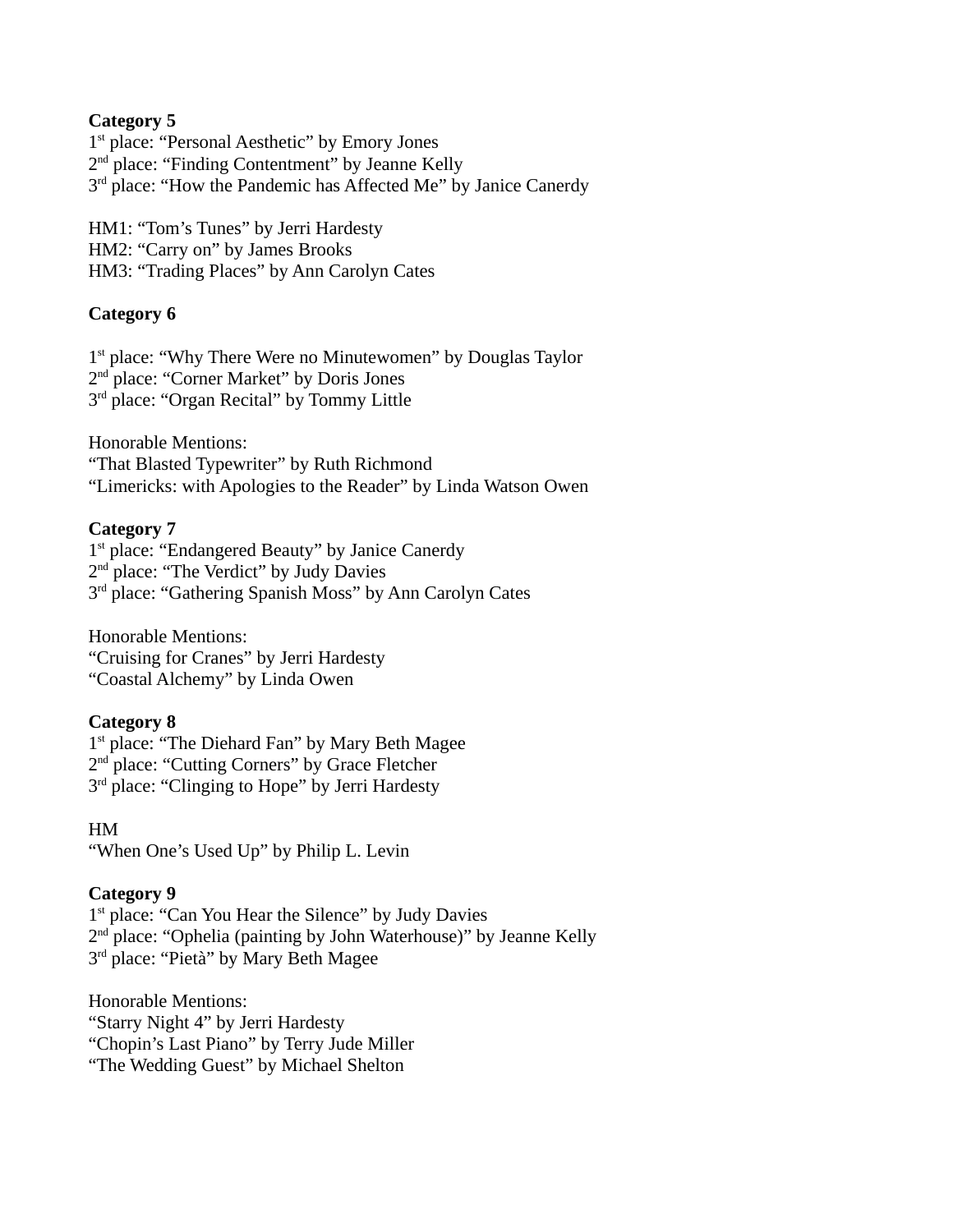1<sup>st</sup> place: "Photo of the Future" by Terry Jude Miller 2<sup>nd</sup> place: She Loves How Autumn Feels" by Carey Myers 3<sup>rd</sup> place: "Generations" by Mary Beth Magee

Honorable Mentions "Feeding" by Patrick Hansel "Cappie in the Holly Tree" by Jeanne Kelly "Package" by Doris Jones "Whetstones" by Jerri Hardesty

## **Category 11**

1<sup>st</sup> place: "Springtime Blooms" by Mary Beth Magee 2<sup>nd</sup> place: "Remembering Titoo" by Doris Jones 3<sup>rd</sup> place: "Honey Suckles with Two-lips" by Annie Smith

Honorable Mentions: HM1: "Bouquets" by Linda Owen HM2: "Lovely and Practical" by Janice Canerdy HM3: "Portents of Spring" by Philip Levin

#### **Category 12: Villanelle**

1<sup>st</sup> place: "The Resting Place" by Emory Jones 2<sup>nd</sup> place: "Ukraine's Warriors" by Patsy Twiner 3<sup>rd</sup> place: "Nighttime Skies" by Pete Massey

Honorable Mentions: "Hard but Necessary Truths" by Janice Canerdy "Star Quality" by Jerri Hardestry "The Proposal" by Christian Shute

## **Category 13**

1 st place: "Bulrushes' Invitation" by Doris Jones 2<sup>nd</sup> place: "Redemption" by Patsy Twiner 3<sup>rd</sup> place: "Walking to Jordan" by Lorraine Jeffrey

## Honorable Mentions:

1<sup>st</sup>: Water -- from Genesis to Revelation by Janice Canerdy

2<sup>nd</sup>: "Baptism at the Jordan (Mark 1:10-11)" by Patrick Hansel

3<sup>rd</sup>: "The Exodus" by Mary Beth McGee

4<sup>th</sup> : "Grandpa's Bible" by Jerri Hardesty

5<sup>th</sup>: "The Last King of Bashan" by Christian Shute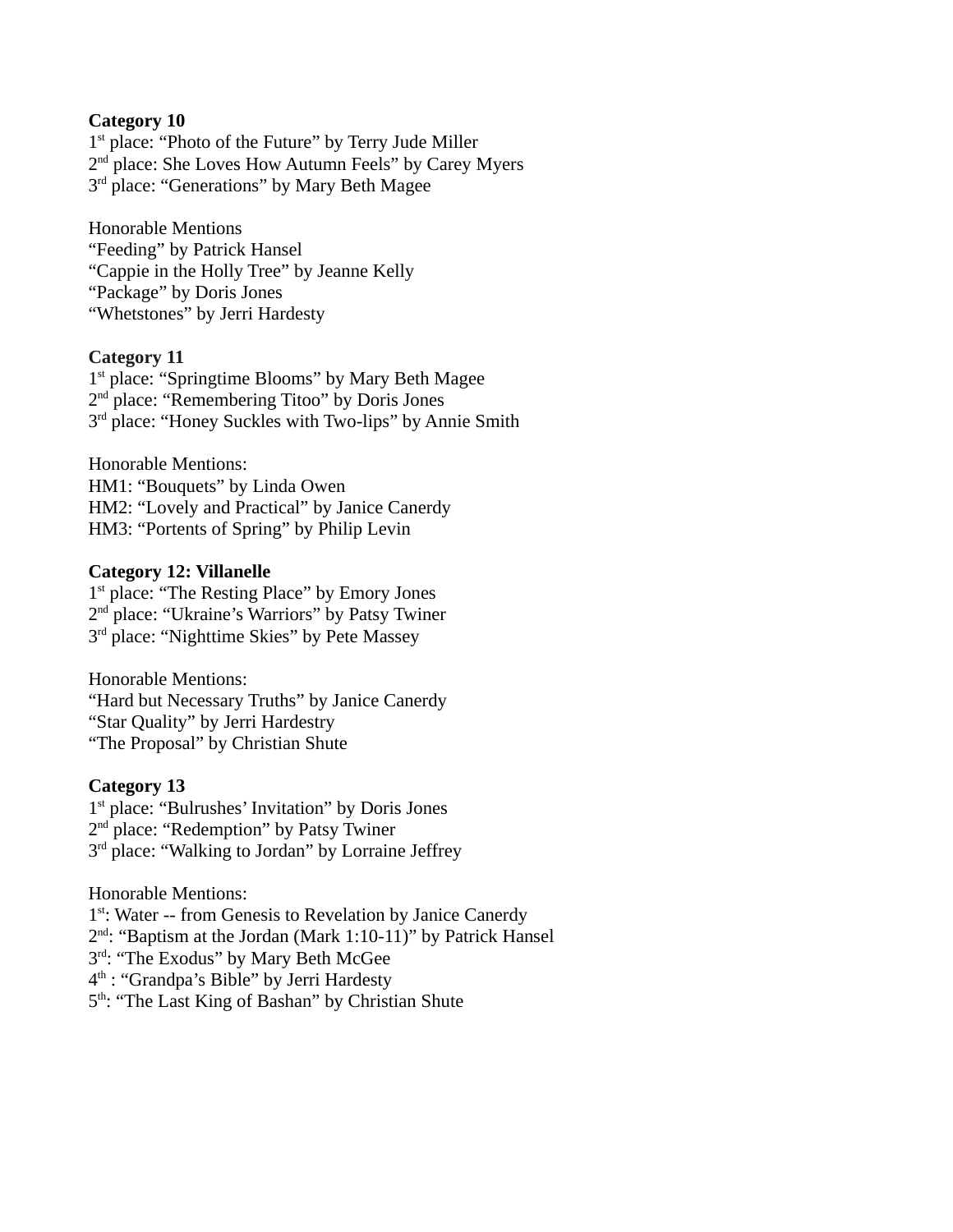1<sup>st</sup> place: "The Old Neighborhood" by Mary Beth Magee 2<sup>nd</sup> place: "A Walk in My Neighborhood" by Grace Fletcher 3<sup>rd</sup> place: "Let's Take a Walk" by Janice Canerdy

Honorable Mentions: "Just a walk around the block" by Jerri Hardesty "The Circle" by Mark LeFrancis "Morning Stroll" by Pete Massey

#### **Category 15**

1<sup>st</sup> place: "Twister" by Pete Massey 2<sup>nd</sup> place: "The Ballad of Robert Small" by Linda Watson Owen 3<sup>rd</sup> place: "Watching at the Window" by Carey Myers

HM1: "The Aisle 3 Cashier" by Nick Sweet HM2: "On Dining, Would that We'd Avoid the Din" by Gail Denham HM3" "Vacant Space" by Robert Goddard

#### **Category 16:**

1<sup>st</sup> place: "Visiting" by Annie Smith 2<sup>nd</sup> place: "Communication Constriction" by Patsy Twiner 3<sup>rd</sup> place: "The Mail Box" by Ann Carolyn Cates

Honorable Mentions: "Answers are the real staging" by Catherine Moran "Grandma's Prayer Life" by Jeanne Kelly "Let Me In" by Mary Beth Magee

#### **Category 17**

1<sup>st</sup> place: "The Cobbler" by Nick Sweet 2<sup>nd</sup> place: "Music Room" by Denise James 3<sup>rd</sup> place: "Dream of Resurrection" by Terry Jude Miller

Honorable Mentions 1<sup>st</sup> HM: "I Dreamed of Bluebonnets" by Mary Beth Magee 2<sup>nd</sup> HM: "Bedtime" by Donna Isaac 3<sup>rd</sup> HM: "The Gift of Dreams" by Pete Massey

#### **Category 18: Doctor's Dream Award**

1<sup>st</sup> place: "Victor" by Terry Jude Miller 2<sup>nd</sup> place: "The Sign" by Mark LeFrancis 3<sup>rd</sup> place: "System Shocks" by Jeanne Kelly

Honorable Mentions: "Ablation" by Patrick Hansel "Our Hastening Ills" by Douglas Taylor "After brain surgery" by Jerri Hardesty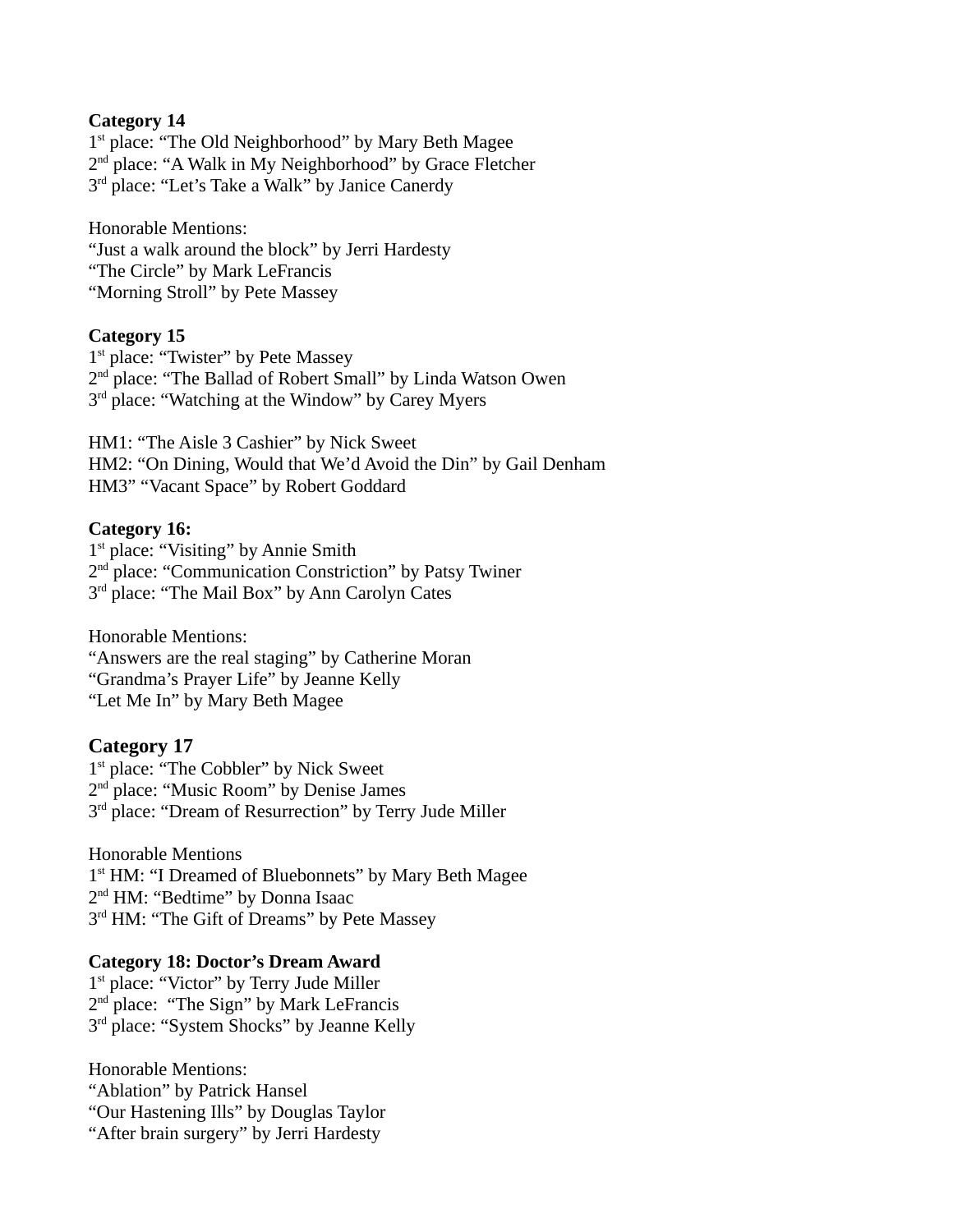1<sup>st</sup> place: "Demagogues" by Patsy Twiner 2<sup>nd</sup> place: "How to Dismantle a Democracy" by Jeanne Kelly 3<sup>rd</sup> place: "The Appetite of 'Self'" by Linda Watson Owen

Honorable Mentions: "Watching the Demagogues" by Catherine Moran "H8mongers Need Not Apply" by Mary Beth Magee

#### **Category 20**

1<sup>st</sup> place: "A Look at the Face of the Past" by Catherine Moran 2<sup>nd</sup> place: "Old barn" 'Calyk' sign for medical ..." by Glen Watts 3<sup>rd</sup> place: "painters" by Terry Jude Miller

Honorable Mentions "Barnwood" by Jerri Hardesty "Grandpa's Old Barn" by Lorraine Jeffrey "fading" by Doris Jones

#### **Category 21**

1<sup>st</sup> place: "An Issue to Ponder" by Janice Canerdy 2<sup>nd</sup> place: "Peaceful Porch Nesters" by Jeanne Kelly 3<sup>rd</sup> place: "A Fowl Rafter" by Patsy Twiner

Honorable Mentions (in no particular order) "Inland Bird Watching" by Ann Carolyn Cates "The Vulture" by Philip L. Levin

## **Category 22**

1<sup>st</sup> place: "The Mississippi Vietnam Veteran's Memorial" by Patty Butkovich 2<sup>nd</sup> place: "Painful Memories" by Ann Carolyn Cates 3<sup>rd</sup> place: "Homecoming from Vietnam War" by Judy Davies

Honorable Mentions: "Out of their Sky" by Douglas Taylor "Moving from Fear to Understanding" by Jerri Hardesty HM3: "Half a World Away, 1966" by Linda Watson Owen

## **Category 23**

1<sup>st</sup> place: "Joy" by Patsy Twiner 2<sup>nd</sup> place: "Bluegrass Saturday Night" by Tommy Little 3<sup>rd</sup> place: "Forever Faun" by Emory Jones

HM1: "Joy" by Annie Smith HM2: "Joyful Memories" by Judy Davies HM3: "The Joys of Childhood" by Barbara Moss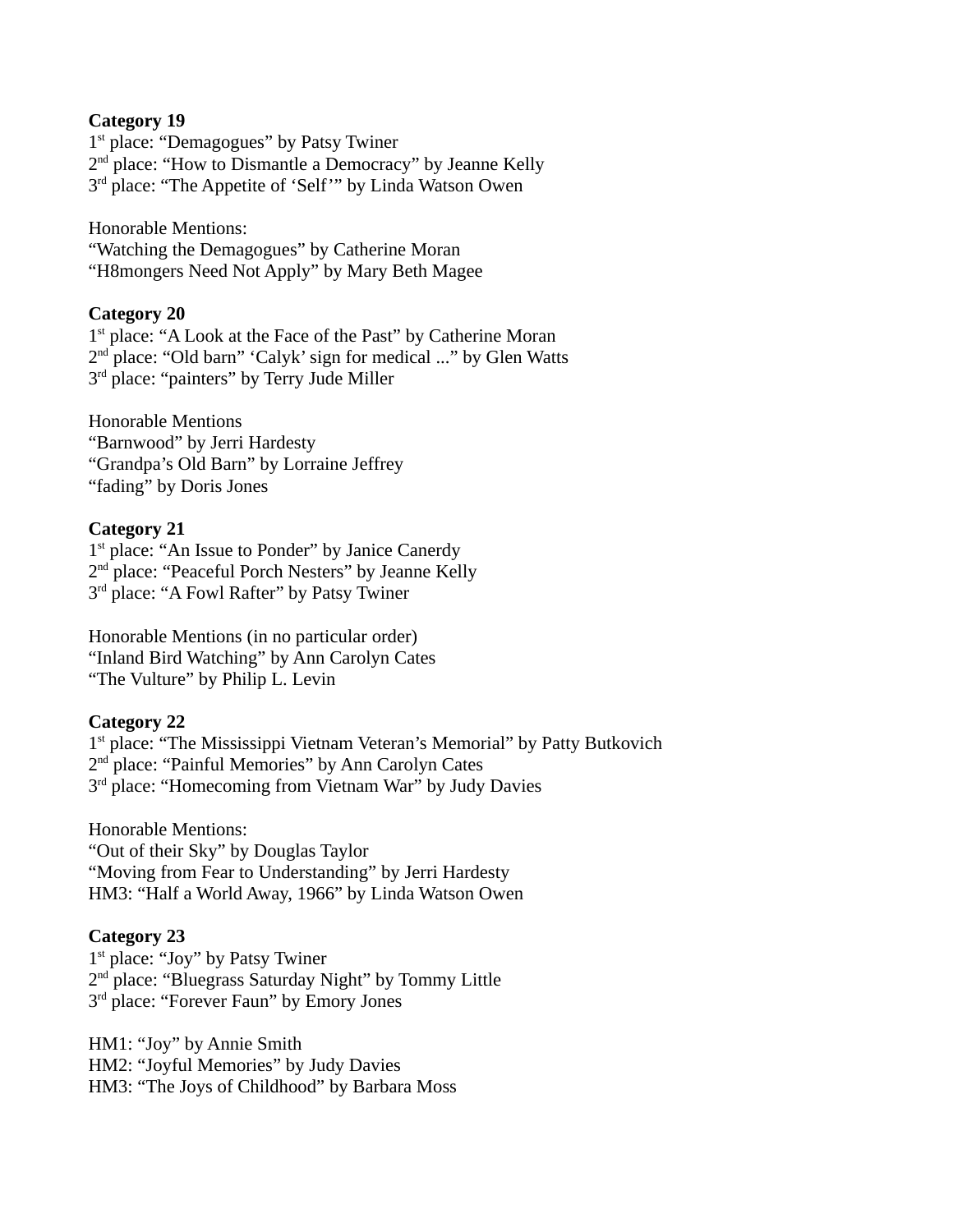#### **Category 24: Pets**

1<sup>st</sup> place: "Letting go of Amadeus" by Terry Jude Miller 2<sup>nd</sup> place: "Lucy's Farewell" by Jeanne Kelly 3<sup>rd</sup> place: "Classroom Disruption" by Judy Davies

Honorable Mentions: All were enjoyable, but these stood out: Gabriel Cramer by Jason Ervin Cat's I've Known by Patty Butkovich shoelaces by Mark Le Francis sam by Annie Smith the ladybug and the hummingbird by Michael Shelton a fish story by Ann Carolyn Cates just a pup by Barbara Moss angel by Emory Jones kittens and cat by Douglas Taylor

#### **Category 25**

1<sup>st</sup> place: "If I were to Write a Poem about You" by Terry Jude Miller 2<sup>nd</sup> place: "Key" by Denise James 3<sup>rd</sup> place: "Biological" by Jerri Hardesty

Honorable Mentions "Last Night" by Judy Davies "Unexpected Poolside Romance" by Ann Carolyn Cates

#### **Category 26**

1<sup>st</sup> place: "Now Legal" by Philip L. Levin 2<sup>nd</sup> place: "Whose numbers count? Who are we" by Glenn Watts 3<sup>rd</sup> place: "inertia - a body at rest makes excellent fertilizer" by Jason Ervin

Honorable Mention: "Good for everyone" by Jerri Hardesty

#### **Category 27**

1<sup>st</sup> place: "dear God" by Terry Jude Miller 2<sup>nd</sup> place: "Too Tall" by Barbara Moss 3<sup>rd</sup> place: untitled (tears across the miles) by Dorothy Rogers

Honorable Mentions (in no particular order) "Cat-speak" by Judy Davies "Don't Strive, Allow" by Victor Klimoski "Oh My!" by Gail Denham